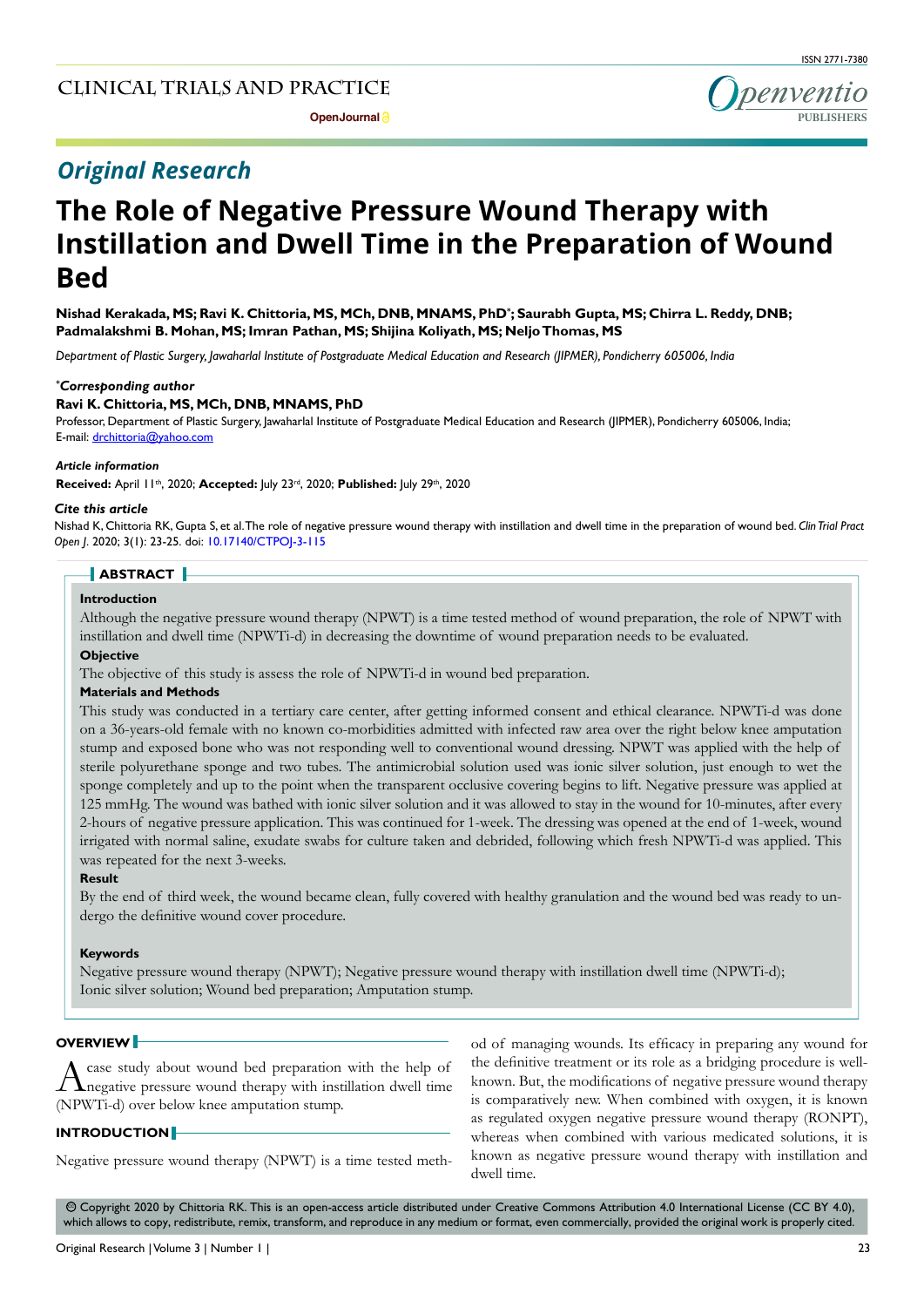

Recently, we came across in the literature the NPWTi-d and its role in the wound bed preparation. In this article, we shall discuss our experience of using NPWTi-d in preparing a raw area over amputation stump for definitive wound cover.

# **MATERIALS AND METHODS**

The study was conducted the Department of Plastic Surgery at a tertiary care center. This study was conducted after getting the informed consent and ethical committee clearance.

A 36-years-old female patient with no known comorbidities was admitted with infected raw area over the right below knee amputation stump and exposed bone. Initially the patient was treated with conventional wound therapy; wound irrigated with normal saline, swab taken for culture and sensitivity, thorough debridement of the wound followed by conventional dressing. The patient was treated with parenteral antibiotics based on exudate culture and sensitivity reports but the wound was not responding well and the dressing needed frequent change (Figure 1). So a decision to give a trial NPWTi-d for wound bed preparation was made.



Negative pressure wound therapy was applied with the help of sterile polyurethane sponge and two tubes. The tubes were inserted longitudinally into the sponge. Before NPWTi-d, the wound was thoroughly debrided and meticulous hemostasis was achieved. Then the wound was covered with a sterile vaseline gauze. The sponge with tubes was placed over the vaseline gauze, and held in position with the help of a transparent occlusive dressing. One tube was dedicated to negative pressure and other for the antimicrobial solution instillation (Figure 2). The antimicrobial solution used was ionic silver solution. The amount of solution to be instilled each time was decided as the amount of solution requi-



red to wet the sponge completely and up to the point when the transparent occlusive covering just begin to lift. Negative pressure was applied at 125 mmHg. The wound was bathed with ionic silver solution and it allowed to stay in the wound for 10-minutes, after every 2-hours of negative pressure application. This was continued for 1-week. The dressing was opened at the end of  $1<sup>st</sup>$  week, wound was washed with normal saline, exudate swab was taken, fresh debridement was done, and a new dressing was applied. This was repeated for the next 3-weeks.

# **RESULT**

By the end of third week, the wound became clean, fully covered with healthy granulation and the wound bed was ready to undergo the definitive wound cover procedure (Figure 3).



# **DISCUSSION**

The large wounds, in any patient is difficult to treat and the downtime required to heal the wound usually runs into months. It adds on to the cost of treatment and stress onto the patient and bystanders as wells as on the medical care facility. The negative pressure wound therapy with instillation and dwell time is a method that can be of help as an adjunct to decrease the downtime to prepare the wound for any definitive procedure e.g. grafting or flap cover.

The concept of negative-pressure wound therapy was known since 1997.<sup>1-3</sup> The devices used for NPWT was described by Argenta et al.<sup>1</sup> It consists of a highly porous polyurethane sponge, a semipermeable dressing, connecting tubes, and a vacuum source.

The NPWTi-d is a relatively newer concept. Instead of keeping the negative pressure on a continuous manner, it is applied intermittently (a break for 10-minutes, for antimicrobial solution instillation after every 2-hours of negative pressure) because it has been reported that intermittent negative pressure is more benefi